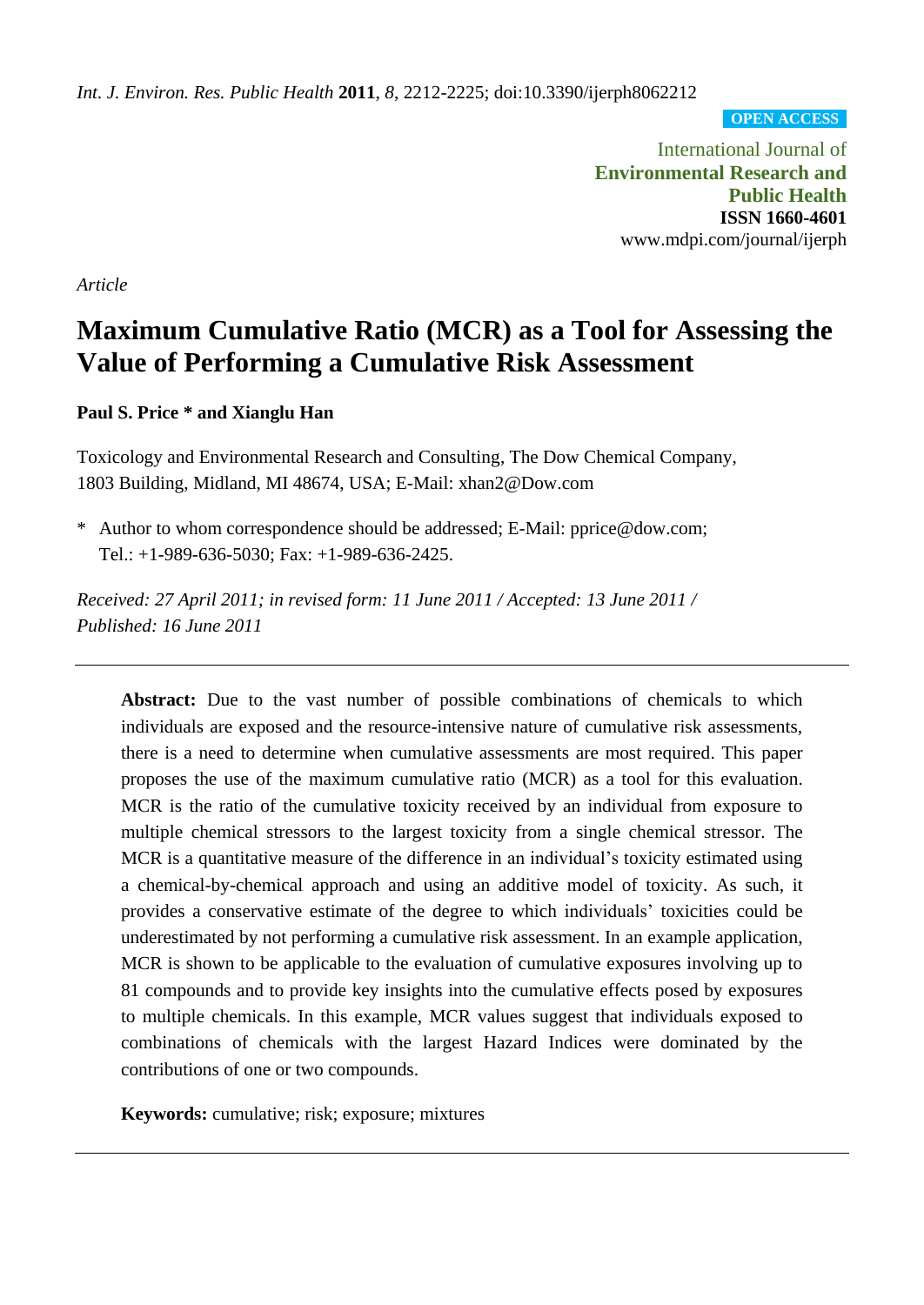#### **1. Introduction**

## *1.1. The Concern for Cumulative Toxicity from Concurrent Exposure to Multiple Chemicals*

Humans are constantly exposed to multiple chemicals from multiple sources [1-4]. However, regulatory programs such as TSCA in the United States and REACH in the European Union evaluate risks on a chemical-by-chemical basis and do not require the consideration of cumulative exposures when determining human health effects. It has been asserted that the determination of toxicity on this basis could underestimate the total toxicity to individuals [4]. The chemical-by-chemical approach is believed to underestimate toxicity when the combined exposures to chemicals result in a cumulative toxicity that exceeds the toxicity of the most toxic of the individual chemicals. In these instances, a chemical-by-chemical approach could find that each chemical posed no unacceptable risk, but the mixture of chemicals could result in unacceptable effects.

Tools for evaluating risk from cumulative exposures have been developed by the U.S. Environmental Protection Agency [3], and other organizations [5-7]. Tiered approaches for evaluation of cumulative exposures have also been developed by the World Health Organization (WHO) [6,7]. However, there has been relatively little investigation into the magnitude of the toxicity missed if a cumulative risk assessment is not performed. This paper addresses this gap and is intended to be fully compatible with the WHO framework.

## *1.2. The Maximum Cumulative Ratio*

In this paper we describe a simple tool, the Maximum Cumulative Ratio (MCR) that provides a quantitative measure of the magnitude of the toxicity that is underestimated by not performing a cumulative risk assessment. The MCR is defined as the ratio of the toxicity received by an individual from exposures to multiple chemicals (cumulative toxicity) to the largest toxicity received by the individual from any one chemical (maximum chemical toxicity).

This paper applies the concept of the MCR to estimates of toxicity derived from dose additive models. Dose additive models include simple conservative screening approaches that do not consider mechanism of action or the target organs (WHO Tier 1 assessments) and more refined assessments that do consider these factors (WHO Tier 2 assessments). Under additive models, a risk ratio is created by dividing the dose of an individual chemical by a measure of the chemical's toxicity. In the case of the Hazard Index approach [4], this measure is the "permitted" dose for the chemical. "Permitted" doses include regulatory standards and guidance values such as the Reference Dose, Population Adjusted Dose, Allowable Daily Dose, Tolerated Daily Intake, or Derived No Effect Level. Other additive models of toxicity include the Toxicity Unit approach used in aquatic toxicology [3,8].

The values of MCR for individuals in a population (MCR<sub>i</sub>) determined using the Hazard Index (HI) approach is calculated using the following equations. The measure of cumulative toxicity received by the i<sup>th</sup> individual in a population exposed to *n* chemicals is given by the individual's hazard index  $(HI_i)$ :

$$
H I_i = \sum^{n} H Q_{ij}
$$
 (1)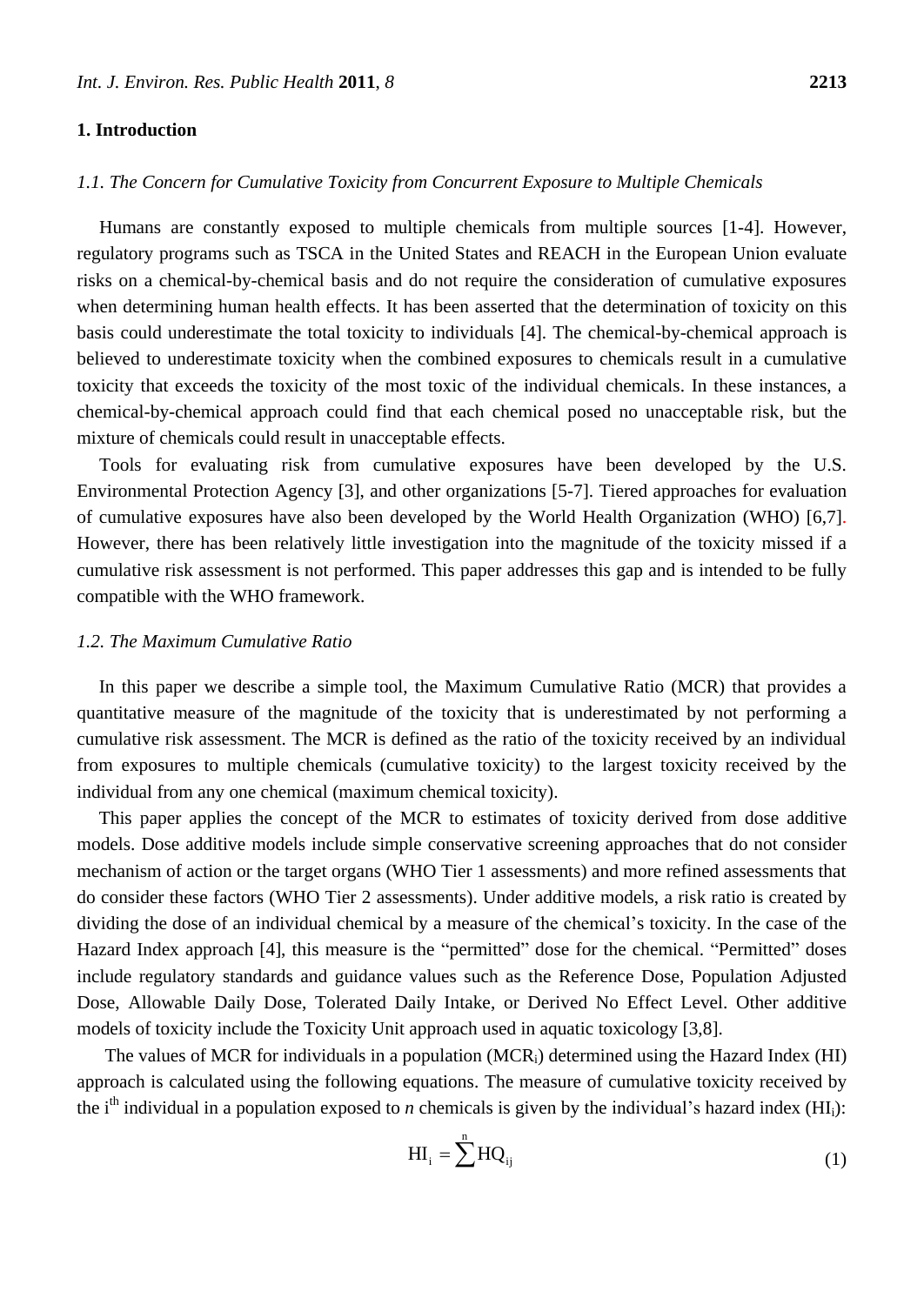where  $HQ_{ji}$  is the hazard quotient contributed from the dose of the j<sup>th</sup> of the *n* chemicals to the i<sup>th</sup> individual  $(D_{ii})$ . The value of  $HQ_{ii}$  is given by:

$$
HQ_{ij} = \frac{D_{ij}}{PD_j}
$$
 (2)

 $PD_i$  is the permitted dose of the j<sup>th</sup> chemical for humans. The maximum of the chemical-specific toxicities for the  $i<sup>th</sup>$  individual is given by:

$$
MHQ_i = Max(HQ_i)
$$
 (3)

The value of MCR for the  $i<sup>th</sup>$  individual (MCR<sub>i</sub>,) is given by:

$$
MCR_i = \frac{HI_i}{MHQ_i}
$$
 (4)

Recognition of the importance of the ratio of the cumulative toxicity to the maximum toxicity from any one chemical in assessing the toxicity of mixtures is not new. The ratio has been used in the field of aquatic toxicology in the evaluation of the effects of mixtures. In 1981, Konemann [8] proposed the use of this ratio as part of a quantitative strategy for the determination of the type of joint action of mixtures of chemicals for fish. Konemann noted that the range of the ratio is bounded by 1 and n, where *n* is the number of chemicals in a mixture. The ratio has a value of 1 for mixtures where all of the mixture's toxicity comes from one component. A mixture will have a value of *n* when all the chemicals are present in equitoxic doses.

Junghans *et al.* [9] observed that the ratio could be used to predict when dose additive and independent action models of a mixture's toxicity produce similar or divergent estimates of toxicity. When ratio values for a mixture are close to 1, the dose additive and independent action models produce virtually identical results. The authors go on to note that the toxicities of mixtures with ratios close to 1 are dominated by the contributions of a few components.

The concept of MCR builds on Junghans *et al.*'s observation that the ratio is a measure of whether individuals' cumulative exposures are dominated by a single chemical or are the result of the contribution of many chemicals [9]. As the illustration in Figure 1 demonstrates, dominance of one chemical is a critical factor in determining the need for a cumulative risk assessment. In this illustration, two individuals are assumed to have cumulative exposures to five chemicals. The hazard indices of the two individuals are 3. For the first individual the values of the Hazard Quotients for the five chemicals are, 0.6, 0.8, 0.4, 0.5, and 0.7. For the second individual the values are 2.7, 0.29, 0.008, 0.001, and 0.001 (Figure 1). For the first individual no single chemical is a concern (all Hazard Quotients are less than 1.0), yet the cumulative measure of toxicity is 3 times the level of concern. Thus, a cumulative risk assessment is necessary for individual 1. For the second individual, a chemical-by-chemical based approach reaches the same conclusion as a cumulative risk assessment—the exposures of the second individual are unacceptable. Thus there is less value in performing a cumulative risk assessment in the second case.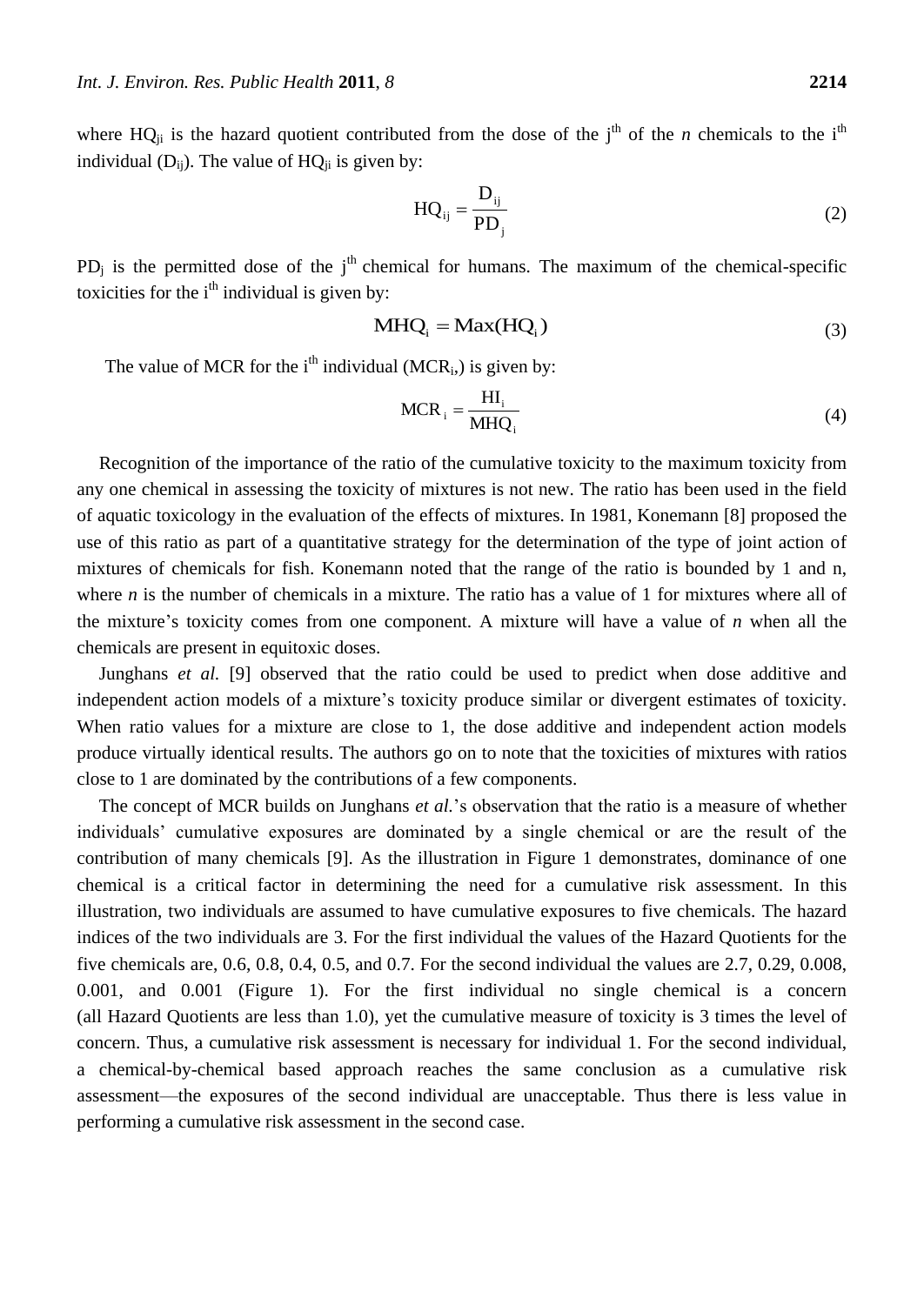

Figure 1. Illustration of MCR as a predictor of the need for cumulative risk assessments.

The values of MCR for the two individuals are different. The value of *MCR* for the first individual is 3.8. The value of *MCR* for the second is 1.1. This suggests that values of MCR that are close to 1 indicate a lower need for a cumulative risk assessment. This property of the MCR indicates that the measure can be used to rank the relative importance of performing cumulative risk assessments for different groups of chemicals and different exposed populations.

In addition, MCR can be used as a quantitative estimate of the toxicity missed a cumulative risk assessment is not performed. The estimate of maximum hazard to an individual that can be identified under a chemical-by-chemical approach is MHQ<sub>i</sub>. The estimate of the maximum toxicity identified under a cumulative risk assessment (assuming additivity) is  $HI<sub>i</sub>$ . MCR is the ratio of  $HI<sub>i</sub>$  to MHQ<sub>i</sub> and therefore the fraction of the toxicity that is missed in the  $i<sup>th</sup>$  individual by not performing a cumulative risk assessment is:

Miss ed toxicity 
$$
_i = 1 - \frac{1}{MCR_i}
$$
 (5)

For example, an MCR value of 2 indicates that 50% of an individual's hazard index would be missed if a chemical-by-chemical method is used to assess the individual instead of a cumulative risk assessment. For a mixture with an MCR value of 1.25, the missing portion is 20%.

# *1.3. Application of the Maximum Cumulative Ratio to Mixtures of Pest Protection Products in Surface Waters of the U.S.*

In this example, MCR values are determined for cumulative exposures to multiple pest protection products (PPPs) and degradation products of PPPs measured in surface water samples collected under the National Water-Quality Assessment (NAWQA) program [10]. The cumulative risk analysis performed on the mixtures follows the Tier 1 approach described in the WHO guidance for the assessment of mixtures [7]. In a Tier 1 assessment, the effects of all components are assumed to be addressed by an additive model of toxicity. (Under WHO guidance, mechanism of action is evaluated in Tier 2 assessments.)

Exposures are characterized using a generic exposure scenario that is based on conservative exposure assumptions. The scenario assumes that the levels of chemicals observed in the samples occur in drinking water supplies. The doses of each chemical in the mixture are estimated by assuming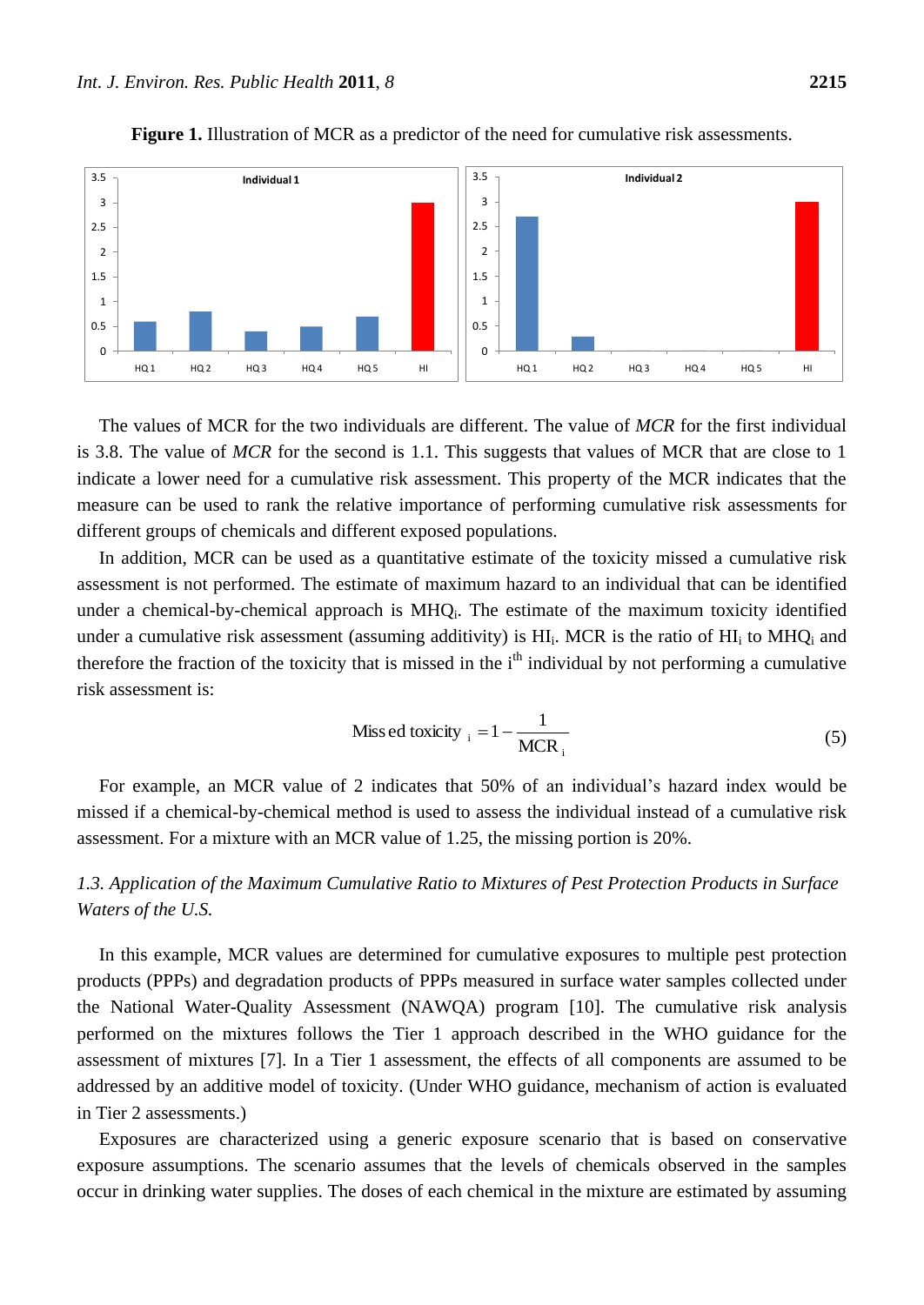that the water is consumed at a rate of 2 liters per day by an adult who weighs 60 kilograms. The permitted doses of the chemicals, PD<sub>i</sub>, are based on chronic non-cancer standards for the chemicals. Although the measured data are only a "snapshot" of levels of chemicals at one point in time, the levels of the chemicals are assumed to be constant over time, thus allowing the use of the chronic standards. Note: The long-term average levels at the sampling locations would result in a smaller range of concentrations of chemicals. (Day-to-day variation would be averaged out.) In particular, the upper bound values will be lower for the long-term averages than for the grab samples. Thus use of chronic standards for the values of PD<sub>i</sub> will tend to overestimate the values of HQ<sub>i</sub> for samples with high concentrations of PPPs.

The values of MCR and HI from an individual's exposure to the chemicals in each of the samples are determined. These data are used to investigate the relationships between MCR, HI, and the number of chemicals in each mixture (*n*). The questions that are investigated are:

- Do MCR values vary across the samples, and if so, what is the range of MCR values?
- Are the values of MCR closer to *n* or 1?
- Are MCR values correlated with *n*?
- Are MCR values correlated with the values of  $HI<sub>i</sub>$  for the individuals exposed to the chemicals in the samples?
- How does the presence of chemicals that occur at levels below the detection limits affect the determination of the values of HI and MCR associated with exposure to a mixture?

The relationships between HI and MCR are investigated since the MCR values that are of most interest to regulators are those that come from the mixtures of higher toxicity. The relationship between MCR and *n* is investigated since it could provide insights to the values of MCR for complex mixtures where *n* is very large. The impact of non-detects is investigated since non-detects are a significant source of uncertainty in cumulative risk assessments [11].

## **2. Experimental Section**

## *2.1. Materials*

The NAQWA is a program operated by the U.S. Geological Survey and is the first U.S. survey of PPPs and their degradation products performed on a national scale in the U.S. [10]. The NAWQA dataset was chosen for several reasons. First, it is a publically available dataset that includes a large number of samples from a wide range of locations. Second each sample was analyzed for a large number of chemicals. Finally, permitted doses for chronic exposures, PD<sub>i</sub>, are available for virtually all of the chemicals analyzed for in the samples.

Data on chemical levels in samples of surface water collected under the NAQWA survey are available from the U.S. Geological Survey's internet site. The dataset can be downloaded at [12]. These data used here were collected over the first decade of the monitoring program (4,380 samples from 1992–2001) and reflect agricultural practices of that period. The number of analytes measured in each of the samples varies by date and location and range from 12 to 81. The number of chemicals detected in the samples ranged from 0 to 29. In total, 83 chemicals were analyzed in one or more samples.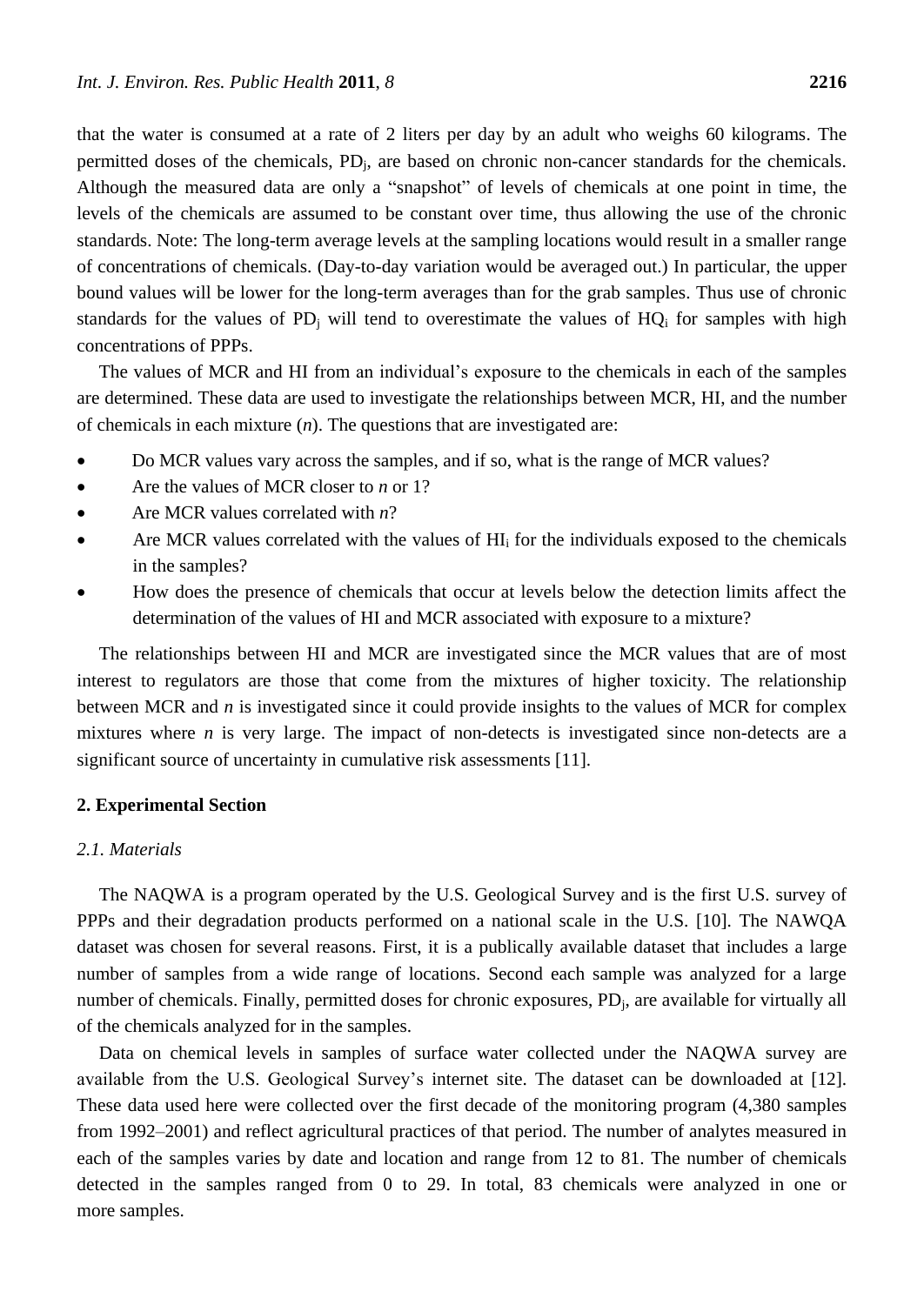Table 1 presents values of  $PD_i$  for 81 of the 83 chemicals. The values of  $PD_i$  are largely composed of chronic Reference Doses and chronic Population Adjusted Doses established by the Office of Pesticide Programs of the U.S. Environmental Protection Agency (Table 2). These criteria are based on multiple endpoints and target tissues; however as discussed above, in a Tier 1 assessment the effects are assumed to be additive. Permitted doses were not identified for two chemicals (Fenuron and Neburon). Because of the absence of PD values for these chemicals, they were not included in the cumulative assessment. Omitting these chemicals could result in lower estimates of cumulative risk; however, the frequencies of detection of the compounds in the samples are low  $(0.2\%$  and  $0.1\%$ respectively). Because the compounds rarely occur, omitting the compounds is unlikely to change the general findings for the cumulative exposures to the mixtures.

|                         | <b>Permitted</b> | <b>Source</b>                |                      | <b>Permitted</b> | <b>Source</b>  | <b>Chemical</b>  | <b>Permitted</b> | <b>Source</b>  |  |
|-------------------------|------------------|------------------------------|----------------------|------------------|----------------|------------------|------------------|----------------|--|
| <b>Chemical</b>         | <b>Dose</b>      | $\mathbf{code}^{\mathrm{a}}$ | <b>Chemical</b>      | <b>Dose</b>      | code           |                  | <b>Dose</b>      | code           |  |
|                         | mg/kg/day        |                              |                      | mg/kg/day        |                |                  | mg/kg/day        |                |  |
| $2,4,5-T$               | 0.01             | $\mathbf{1}$                 | Cyanazine            | 0.00026          | 5              | Molinate         | 0.001            | 3              |  |
| $2,4,5$ -TP             | 0.008            | 1                            | Dacthal              | 0.01             | $\overline{c}$ | Napropamide      | 0.12             | $\overline{2}$ |  |
| $2,4-D$                 | 0.005            | $\overline{2}$               | Dacthal monoacid     | 0.01             | 2              | Norflurazon      | 0.015            | $\overline{2}$ |  |
| $2,4$ -DB               | 0.03             | $\overline{2}$               | Diethyl atrazine     | 0.0018           | $2^{\rm b}$    | Oryzalin         | 0.12             | $\overline{2}$ |  |
| 2,6 Diethylaniline      | 0.006            | 3 <sup>b</sup>               | Diazinon             | 0.0002           | $\mathbf{2}$   | Oxamyl           | 0.001            | $\overline{c}$ |  |
| 3-Hydroxycarbofuran     | 0.00006          | $2^{\rm b}$                  | Dicamba              | 0.45             | $\overline{c}$ | $p, p'$ -DDE     | 0.0005           | 3              |  |
| Acetochlor              | 0.02             | 3                            | Dichlobenil          | 0.015            | $\overline{2}$ | Parathion        | 0.006            | 7              |  |
| Acifluorfen             | 0.004            | $\overline{2}$               | Dichlorprop          | 0.036            | $\overline{2}$ | Parathion-methyl | 0.00002          | $\overline{c}$ |  |
| Alachlor                | 0.01             | $\overline{c}$               | Dieldrin             | 0.00005          | 6              | Pebulate         | 0.0007           | $\overline{c}$ |  |
| Aldicarb                | 0.00027          | 3                            | Dinoseb              | 0.001            | 1              | Pendimethalin    | 0.1              | $\overline{c}$ |  |
| Aldicarb sulfone        | 0.00027          | 3                            | Dinitro- $o$ -cresol | 0.004            | 6              | Phorate          | 0.00017          | $\overline{2}$ |  |
| Aldicarb sulfoxide      | 0.00027          | 3                            | Disulfoton           | 0.00013          | $\overline{2}$ | Picloram         | 0.2              | $\overline{2}$ |  |
| alpha-HCH               | 0.008            | 3                            | Diuron               | 0.003            | $\overline{2}$ | Prometon         | 0.05             | $\overline{c}$ |  |
| Atrazine                | 0.0019           | $\overline{2}$               | <b>EPTC</b>          | 0.0025           | $\overline{2}$ | Pronamide        | 0.027            | $\overline{2}$ |  |
| Azinphos-methyl         | 0.00149          | $\overline{2}$               | Ethalfluralin        | 0.04             | $\overline{2}$ | Propachlor       | 0.054            | $\overline{c}$ |  |
| Benfluralin             | 0.005            | $\overline{2}$               | Ethoprop             | 0.0001           | $\overline{2}$ | Propanil         | 0.009            | $\overline{2}$ |  |
| Bentazon                | 0.03             | $\overline{c}$               | Fluometuron          | 0.005            | 2              | Propargite       | 0.04             | 2              |  |
| <b>Bromacil</b>         | 0.1              | $\mathbf{2}$                 | Fonofos              | 0.002            | 2              | Propham          | 0.02             | $\mathbf{1}$   |  |
| Bromoxynil              | 0.015            | $\mathbf{2}$                 | $\gamma$ -HCH        | 0.0003           | $\mathbf{1}$   | Propoxur         | 0.005            | $\overline{2}$ |  |
| <b>Butylate</b>         | 0.05             | $\sqrt{2}$                   | Linuron              | 0.0077           | $\mathfrak{2}$ | Simazine         | 0.0018           | $\overline{c}$ |  |
| Carbaryl                | 0.01             | $\overline{2}$               | Malathion            | 0.07             | $\overline{c}$ | Tebuthiuron      | 0.07             | 2              |  |
| Carbofuran              | 0.00006          | $\overline{2}$               | <b>MCPA</b>          | 0.0044           | 2              | Terbacil         | 0.013            | $\overline{2}$ |  |
| Chloramben methyl ester | 0.014            | $\overline{4}$               | <b>MCPB</b>          | 0.015            | $\overline{2}$ | Terbufos         | 0.00005          | $\overline{2}$ |  |
| Chlorothalonil          | 0.02             | $\mathbf{2}$                 | Methiocarb           | 0.005            | $\overline{c}$ | Thiobencarb      | 0.01             | $\overline{2}$ |  |
| Chlorpyrifos            | 0.00003          | $\overline{2}$               | Methomyl             | 0.008            | 2              | Triallate        | 0.025            | 2              |  |
| $cis$ -Permethrin       | 0.25             | $\overline{2}$               | Metolachlor          | 0.1              | $\mathbf{2}$   | Triclopyr        | 0.05             | $\overline{c}$ |  |
| Clopyralid              | 0.15             | 3                            | Metribuzin           | 0.013            | $\mathbf{2}$   | Trifluralin      | 0.024            | $\overline{c}$ |  |

**Table 1.** Chronic toxicity standards for chemicals measured in surface water samples.

<sup>a</sup> See Table 2; <sup>b</sup> PPP metabolites are assumed to have equal toxicity to the parent compound on a molar basis.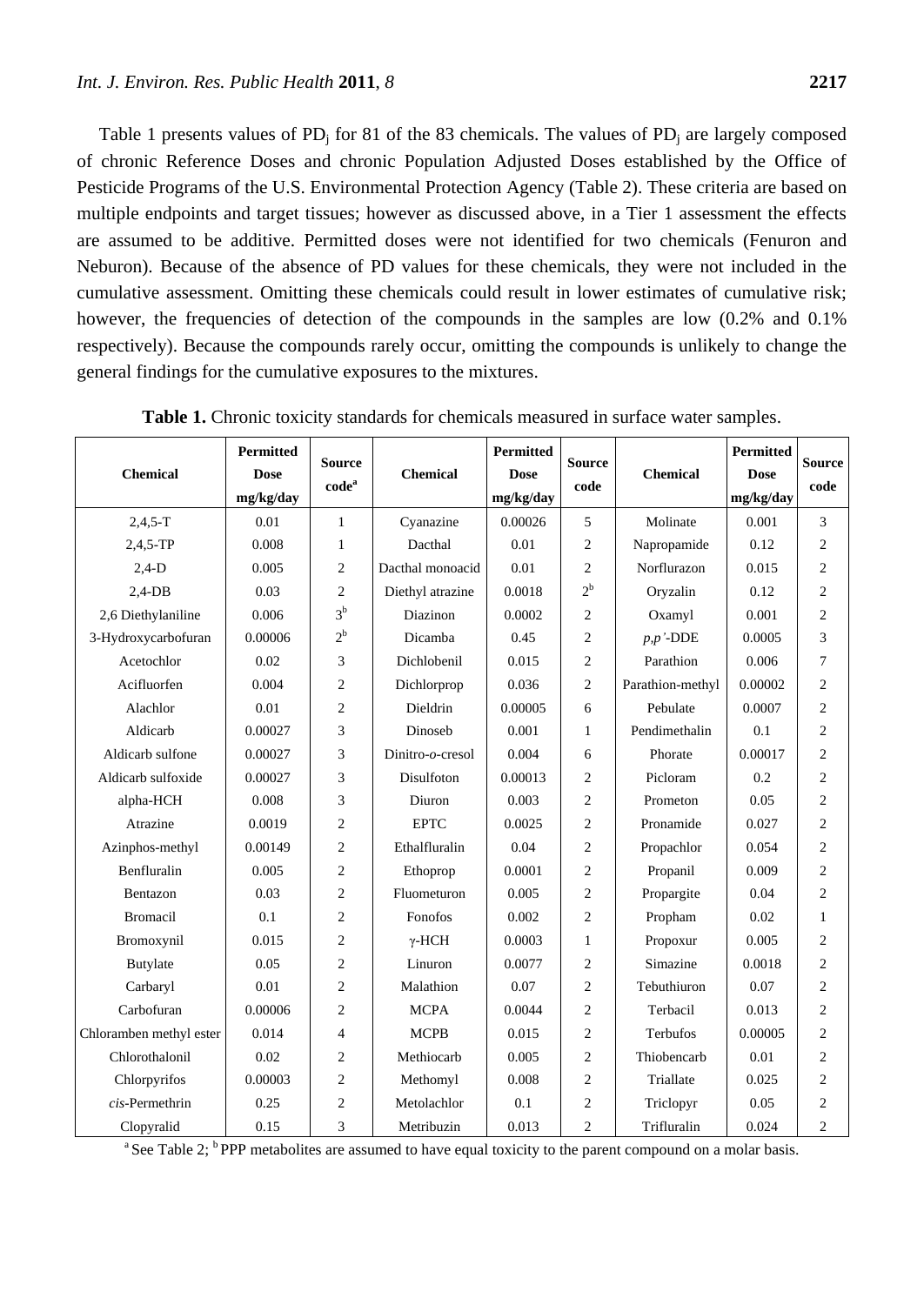| <b>Source Code</b><br>from Table 1 | Source of toxicity data $(PD_i)$                                                      |  |  |  |  |  |
|------------------------------------|---------------------------------------------------------------------------------------|--|--|--|--|--|
|                                    | USEPA Integrated Risk Information System.                                             |  |  |  |  |  |
|                                    | http://cfpub.epa.gov/ncea/iris/index.cfm?fuseaction = iris.showSubstanceList.         |  |  |  |  |  |
| 2                                  | USEPA Office of Pesticide Programs Pesticide Reregistration Status.                   |  |  |  |  |  |
|                                    | http://www.epa.gov/opp00001/reregistration/status.htm                                 |  |  |  |  |  |
| 3                                  | Regulations.gov. http://www.regulations.gov/#!home                                    |  |  |  |  |  |
| $\overline{4}$                     | http://www.consumersunion.org/pdf/fqpa/ReportCard_appendix1.pdf                       |  |  |  |  |  |
|                                    | Minnesota Department of Health. Health Risk Limits for Groundwater 2008 Rule Revision |  |  |  |  |  |
| 5                                  | Health Risk Assessment Unit, Environmental Health Division.                           |  |  |  |  |  |
|                                    | http://www.health.state.mn.us/divs/eh/risk/guidance/gw/cyanazine.pdf                  |  |  |  |  |  |
| 6                                  | Agency for Toxic Substances and Disease Registry. Toxicological Profiles              |  |  |  |  |  |
|                                    | http://www.atsdr.cdc.gov/ToxProfiles/tp1.pdf                                          |  |  |  |  |  |
| 7                                  | USEPA Drinking Water Standards and Health Advisories Table.                           |  |  |  |  |  |
|                                    | http://www.epa.gov/region9/water/drinking/files/DWSHATv09.pdf                         |  |  |  |  |  |

**Table 2.** Sources of Toxicity Data Cited in Table 1.

#### *2.2. Preliminary Analyses of Survey Data and Development of a Subset of Mixture Samples*

The NAWQA dataset includes samples with no detectable levels of chemicals or with only one or two detections. The goal of the assessment is to investigate cumulative risks for individuals exposed to a number of chemicals. In order to obtain a dataset where exposure to a significant number of chemicals occurs, water samples with detectable levels of less than five chemicals were removed from the dataset.

In the NAWQA samples, there are a large numbers of analytes with levels below the detection limits (non-detects). This presents a challenge for characterizing cumulative exposures using monitoring data. While, assessors should not assume that non-detected compounds are absent from samples [11], in large numbers non-detects can drive the estimates of the toxicity of the mixture and the values of MCR. In order to investigate the impact of non-detects on HI and MCR values, the data was analyzed using two assumptions, Case 1 where non-detects are set to zero, and Case 2 where non-detects are assumed to have concentrations equal to the detection limit (DL) divided by the square root of two ( $DL/2^{0.5}$ ). Better methods for estimating the impacts of non-detects are available; however, since the method used here does not have a significant impact on results of samples of greater human health concern (see the "Results and Discussion" Section) this approach is deemed to be sufficient. The assumption of chemical being present at the  $DL/2^{0.5}$  is a method frequently used for estimating non-detects [11].

#### *2.3. Statistical Analyses*

Trends in the relationships between HI, MCR, and *n* were evaluated by plotting the data in Microsoft Excel spreadsheet and performing statistical analyses in JMP 8.0.2 (SAS Institute Inc.). Nonparametric correlations between HI, MCR, and *n* were performed using Kendall's rank correlation test. Correlations were evaluated using data on values of individual samples and the medians values for samples that are grouped based on *n*. Medians were not determined for groups with less than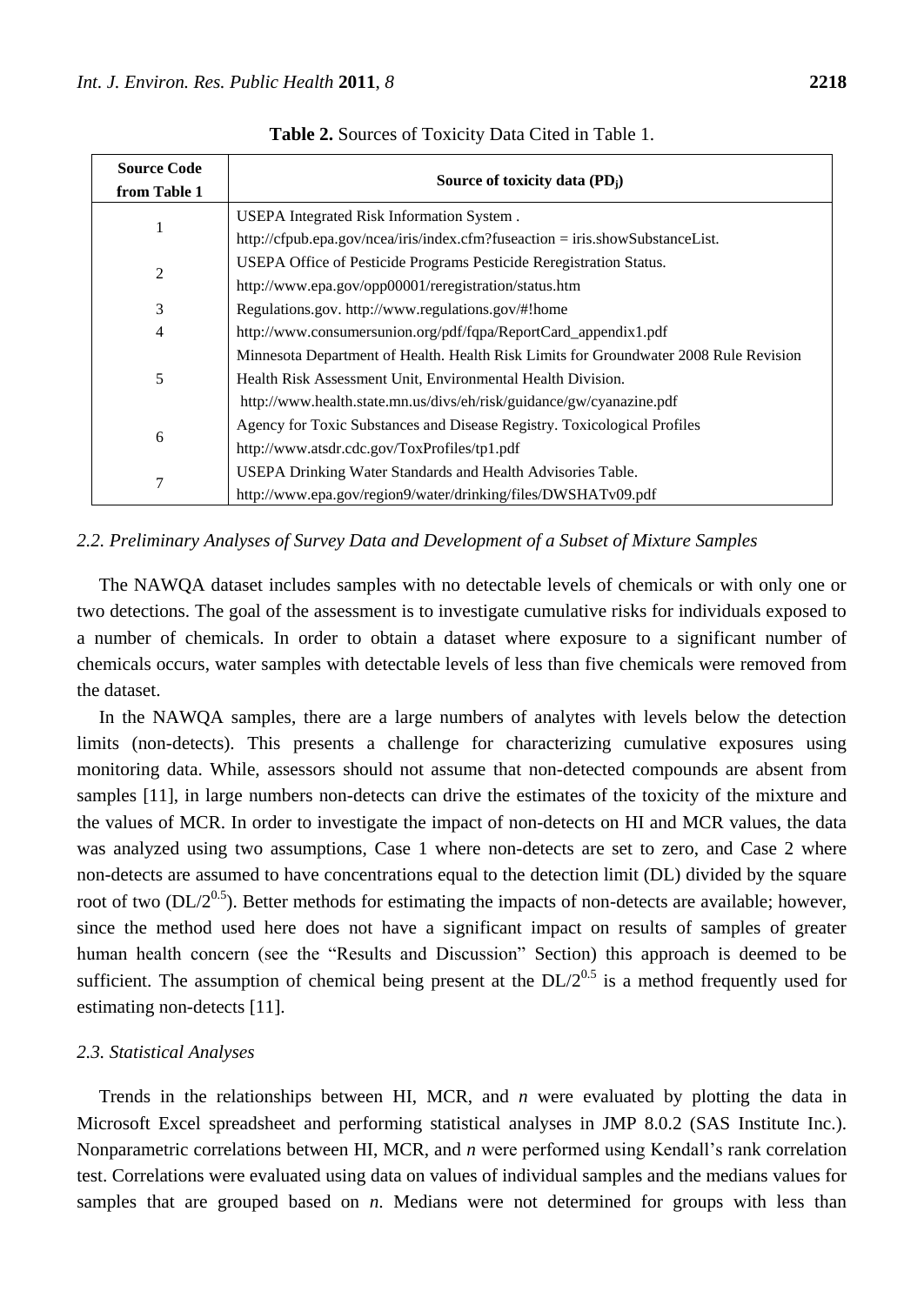10 samples. Wilcoxon Test (a nonparametric test) was used to compare the MCR values of samples of HI values less than 1 with samples of HI values greater than 1.

#### **3. Results and Discussion**

## *3.1. Results*

The final dataset consists of 3,099 samples. Data on the compositions of the mixtures are given in Table 3. As would be expected in a survey analyzing for large numbers of chemicals, there are more non-detects than detects in the samples.

|                                 | <b>Minimum Number</b> | <b>Maximum Number</b> | <b>Average Number</b> |
|---------------------------------|-----------------------|-----------------------|-----------------------|
| <b>Detected Chemicals</b>       |                       | 29                    |                       |
| <b>Non-Detects</b>              | 20                    | 76                    | 6 I                   |
| <b>Number of Chemicals</b>      |                       |                       | 70                    |
| <b>Analyzed for in a Sample</b> |                       |                       |                       |

**Table 3.** The number of chemicals (*n*) in the final set of samples.

Table 4 presents the values of MCR and HI for Cases 1 and 2. Values of HI ranged over seven orders of magnitude. The inclusion of the contributions of the non-detects had a significant impact on the minimum and mean values of the MCR and HI but not on the maximum values of HI. The number of samples with HI values greater than 1 was similar for the two cases, 63 for Case 1 and 66 for Case 2. Table 5 give the means and ranges of MCR value for samples with HI values above and below 1. MCR values in samples with HI values less than 1 were two fold higher when non-detects were considered but largely unchanged for the samples with HI values greater than 1. These findings suggest that in this dataset non-detects are not an important factor in the determination of values of HI and MCR for samples with values of HI greater than 1.

**Table 4.** Values of HI and MCR for samples in the final dataset.

|                            | <b>HI Values for Samples</b> |         |         | <b>MCR Values for Samples</b> |         |         |  |  |
|----------------------------|------------------------------|---------|---------|-------------------------------|---------|---------|--|--|
|                            | Minimum                      | Maximum | Average | Minimum                       | Maximum | Average |  |  |
| Case 1                     |                              |         |         |                               |         |         |  |  |
| Non-Detects = $0$          | 0.00001                      | 57      | 0.14    | 1.0002                        | 4.0     | 1.8     |  |  |
| Case 2                     |                              |         |         |                               |         |         |  |  |
| Non-Detects = $DL/2^{0.5}$ | 0.014                        | 57      | 0.19    | 1.001                         | 7.5     | 4.0     |  |  |

**Table 5.** Comparison of MCR values of samples with HI greater or less than 1.

| <b>HI</b> cutoff  |         | HI < 1  |         | HI > 1  |         |         |  |
|-------------------|---------|---------|---------|---------|---------|---------|--|
| <b>Statistics</b> | Minimum | Maximum | Average | Minimum | Maximum | Average |  |
| Case 1            | 1.002   | 4.0     | 1.8     | 1.0002  | 3.1     | 1.3     |  |
| Case 2            | .024    | 7.5     | 4.1     | 1.0014  | 3.2     |         |  |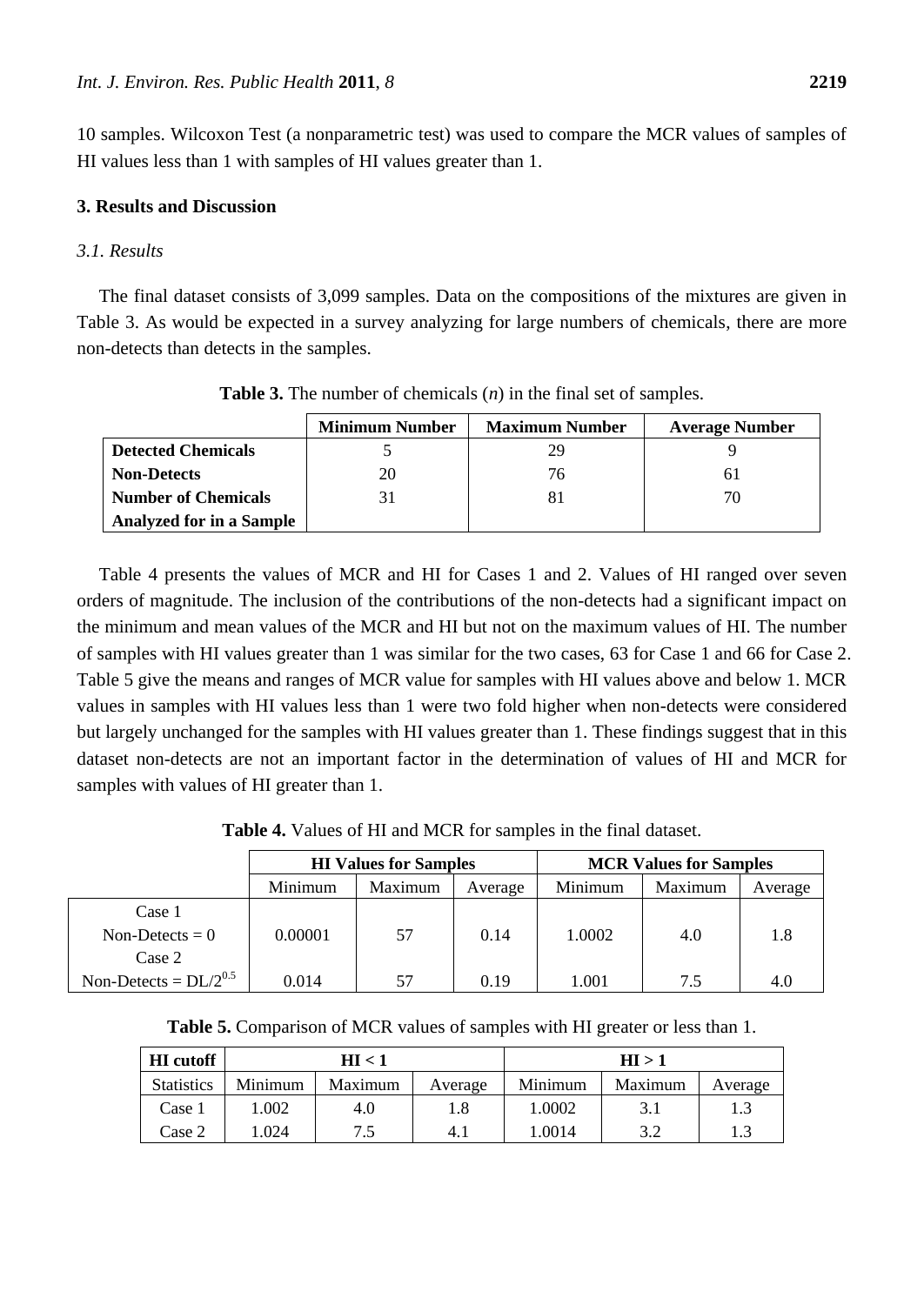Figures 2 and 3 present plots of the range of HI values in samples grouped based on *n*. The distributions of samples by *n* are very different in the two cases. In Case 1 the value of *n* is equal to the number of detected chemicals while in Case 2 *n* is equal to the number of analytes. In the NAQWA dataset samples were taken over a 10 year period using a variety of analytical methods; however, most samples were analyzed using variation on one of two analytical methodologies. These two methodologies tested for 48 and 80 analytes [10]. As a result the numbers of analytes in the samples tend to cluster around values of 48 and 80. In contrast the number of detections is more evenly distributed.

**Figure 2.** The relationship between HI and *n* for Case 1. HI and *n* have a strong positive correlation, Kendall's tau-b value of  $0.44$  ( $p < 0.0001$ ) based on all samples and Kendall tau-b value of  $0.96$  ( $p < 0.0001$ ) for medians of grouped samples.



**Figure 3.** The relationship between HI and *n* for Case 2. HI and *n* have a weakly positive correlation, Kendall's tau-b value of  $0.34$  ( $p < 0.0001$ ) based on all samples. Correlation based on medians of grouped samples is not statistically significant ( $p > 0.05$ ).

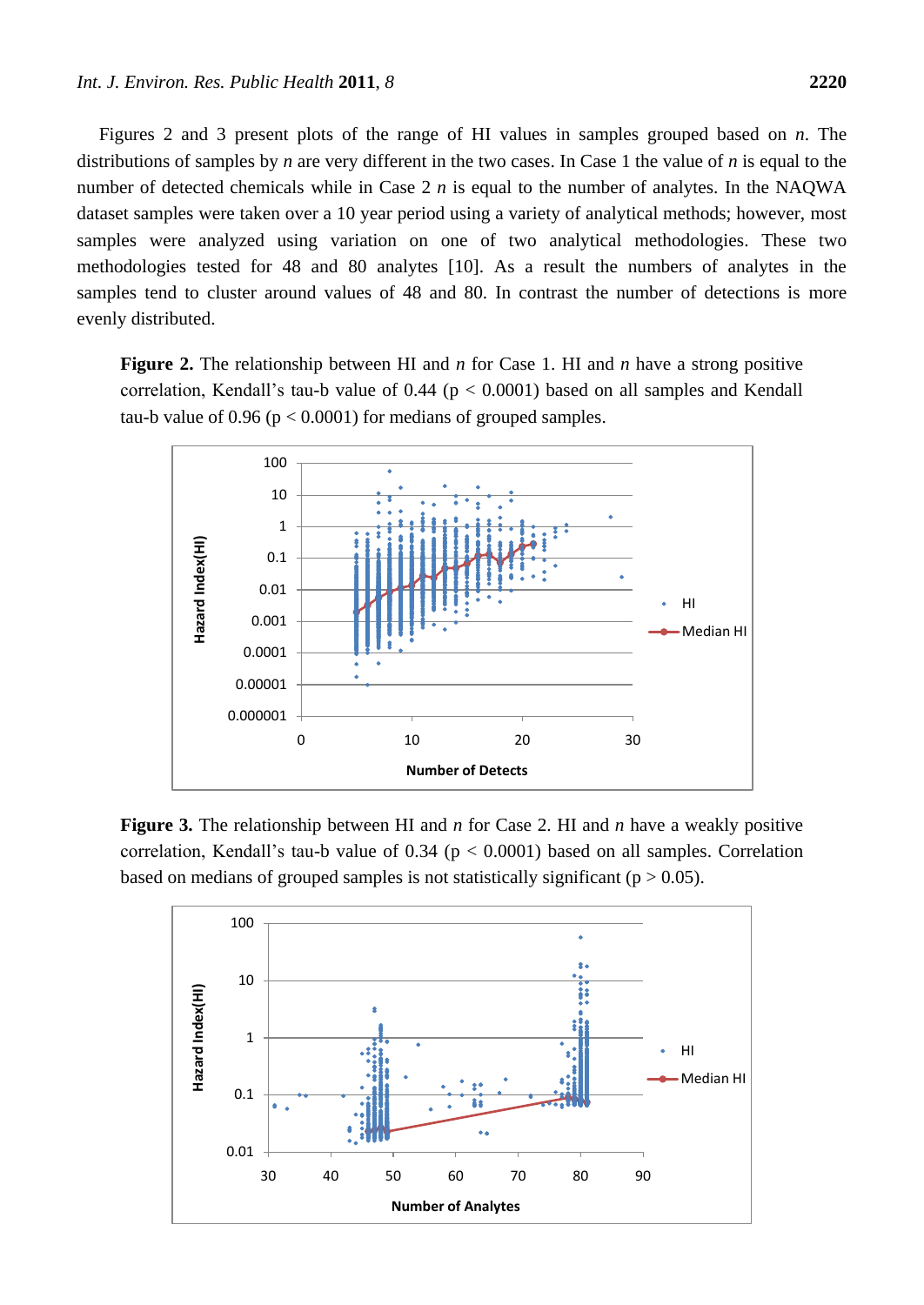For Case 1, HI was found to be positively correlated with *n* based on analyses of both sample values and the medians for the grouped samples ( $p < 0.0001$ ). The median values of HI were 100-fold larger in samples with 20 detected chemicals than in samples with five detected compounds. For Case 2, HI was weakly correlated with *n* based on sample values and was not statistically correlated with *n* based on median HI values of the grouped samples. These analyses suggest that when *n* is based on the number of detected chemicals (Case 1) it is a strong predictor of the value of HI. When *n* is based on the number of analytes (Case 2) the correlation is much weaker.

**Figure 4.** The relationship between MCR and *n* for Case 1. MCR and *n* have a weakly positive correlation, Kendall's tau-b value of  $0.08$  ( $p < 0.0001$ ) based on all samples and Kendall tau-b value of  $0.55$  ( $p < 0.01$ ) for medians of grouped samples.



**Figure 5.** The relationship between MCR and *n* for Case 2. MCR and *n* have a weakly negative correlation, Kendall's tau-b value of  $-0.12$  ( $p < 0.0001$ ) based on all samples. Correlation based on medians of grouped samples is not statistically significant ( $p > 0.05$ ).

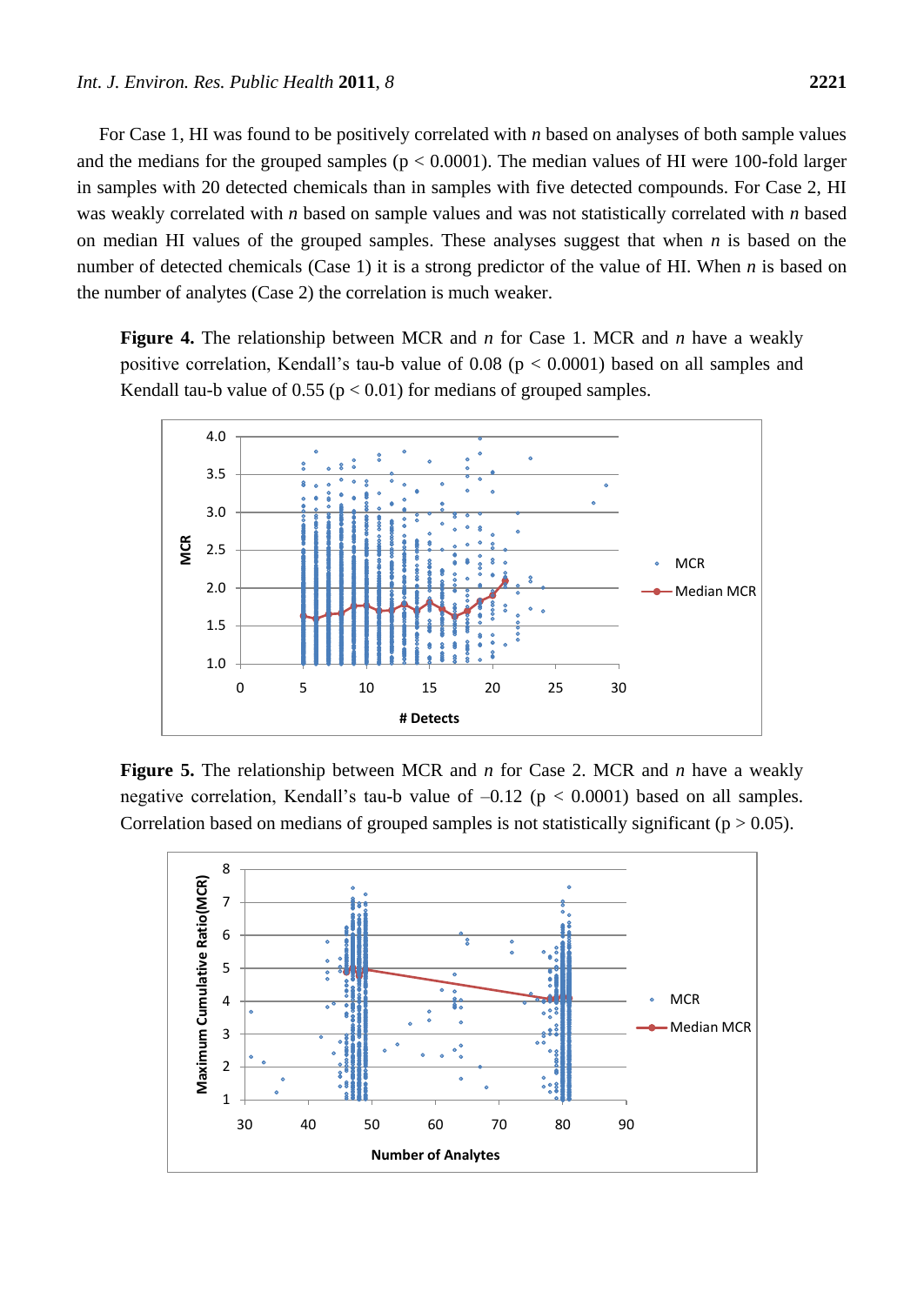Figures 4 and 5 present plots of the range of MCR values as a function of *n* for Cases 1 and 2. When based on data of all individual samples, the correlations between MCR and *n* are weakly positive for Case 1 and weekly negative for Case 2. When based on median MCR values of groups, MCR was found to be weakly correlated with the number of detects (Figure 4) but not the number of analytes (Figure 5). These findings indicate that in this dataset, *n* was not a strong predictor of MCR values in either Case 1 or 2.

Figure 6 presents a plot of MCR *versus* HI for Cases 1 and 2 for all the samples in the final dataset while Figure 7 presents samples with values of HI larger than 1. In Figure 6, the relationship between MCR and HI appears very different for Case 1 and 2. In Case 1, the plot of the MCR samples appear as a diffuse cloud that tapers off at higher value of HI. In contrast, MCR values in Case 2 rise sharply as HI value decreases and separate into two distinct peaks. Additional analysis of the data indicated that the data points in the two peaks came from samples analyzed using the two different analytical methodologies. The left peak came from samples analyzed using the methodology that detected 48 chemicals and the right peak from the methodology that detected 80 samples. As Figure 7 indicates, the impact of the non-detects on the MCR and HI is minimal for samples that have HI values greater than 1.

Results from the Wilcoxon Test showed that the MCR values of samples with HI greater than 1 are significantly lower than samples with HI values less than 1. These differences occurred for both Case 1 and 2 (see Table 2). This suggests that MCR values are inversely correlated for higher values of HI. Figures 6 and 7 provide additional evidence for this relationship. Tests of the correlation found statistically significant negative correlations between MCR and HI for the entire dataset and for samples with HI values greater than 1. These finding occurred for both Case 1 and 2. For the samples with HI values greater than 1, the MCR values average 1.26 for Case 1 and 1.31 for Case 2. These values of MCR imply that on average 20–25% of cumulative toxicity predicted using the Tier 1 screening models is missed by not performing a cumulative risk assessment on the mixtures in the samples.

**Figure 6.** Plot of MCR and HI values for all samples. HI and MCR are negatively correlated, Kendall's tau-b values of  $-0.16$  ( $p < 0.001$ ) for Case 1 and values of  $-0.18$  $(p < 0.0001)$  for Case 2.

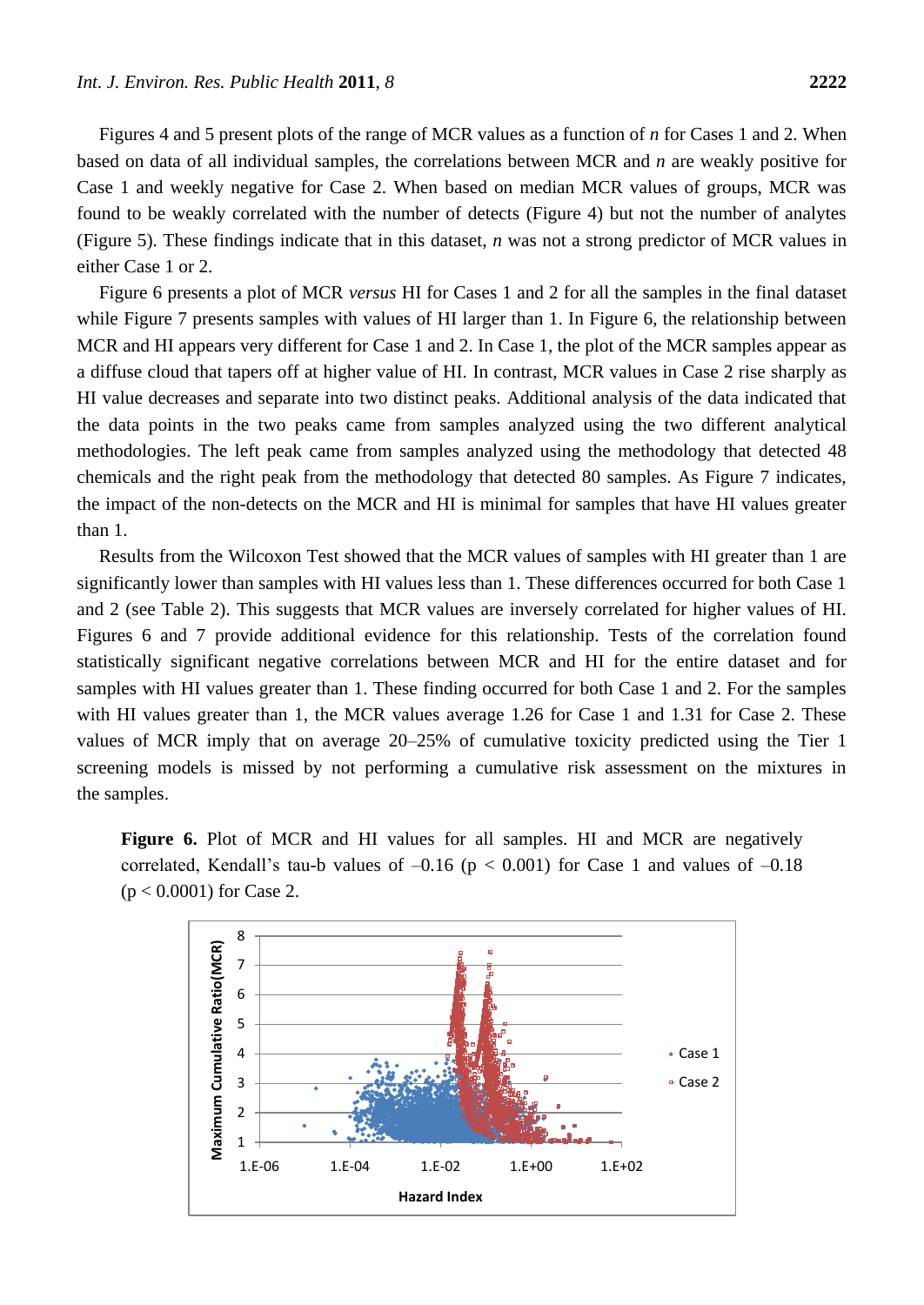**Figure 7.** Plot of MCR and HI values for samples with HI greater than 1. HI and MCR are negatively correlated, Kendall's tau-b values of  $-0.22$  ( $p < 0.001$ ) for Case 1 and values of  $-0.30$  (p < 0.0001) for Case 2.



#### *3.2. Discussion*

The application of the MCR to the cumulative assessment of the risks from chemicals measured in the NAQWA Dataset demonstrates the potential value of the MCR for characterizing the need for cumulative risk assessments. MCR values were determined for the cumulative toxicities of the chemical mixtures in the 3,099 surface water samples. The values of *n* in the NAQWA samples ranged from 5 to 81. This demonstrates that the MCR approach can be applied to large numbers of cumulative exposures and can be applied to relatively complex mixtures when toxicity data are available for the mixture's components. Non-detects are a significant issue in the analysis of the NAQWA data. Including contributions from non-detects had a significant impact on the estimates of the values of HI and MCR. However, this impact was limited to those samples predicted to have low cumulative toxicity (HI values less than 1).

The values of HI for the samples ranged over five orders of magnitude. The vast majority of the samples (98%) had HI values less than one. Values of MCR range from 1.0–4.0 (mean of 1.8) in Case 1 and 1.0–7.5 (mean of 4.0) in Case 2. These values are much lower than the values of *n* for the samples (31–81 analytes). This indicates that the toxicities of all of the mixtures are dominated by a very small fraction of the compounds present. The values of HI were correlated with *n*, indicating that samples with more detected compounds in general had higher estimates of cumulative toxicity. In contrast, MCR values had little or no increase with *n*. This suggests that in this dataset, higher numbers of chemicals in a mixture do not necessarily indicate an increased need for a cumulative risk assessment. By plotting MCR *versus* HI the analysis demonstrated that many samples have a toxicity that may be seven-fold greater than the toxicity of any one chemical component. However, for the mixtures with higher toxicity (HI values greater than 1) the difference was less than three-fold for all of the samples and averaged only 1.3 fold. The finding of a negative correlation of MCR with HI suggests that the toxicities of the mixtures of the greatest concern are driven by smaller numbers of compounds than the mixtures with minimal toxicity. This implies that the higher toxicity in these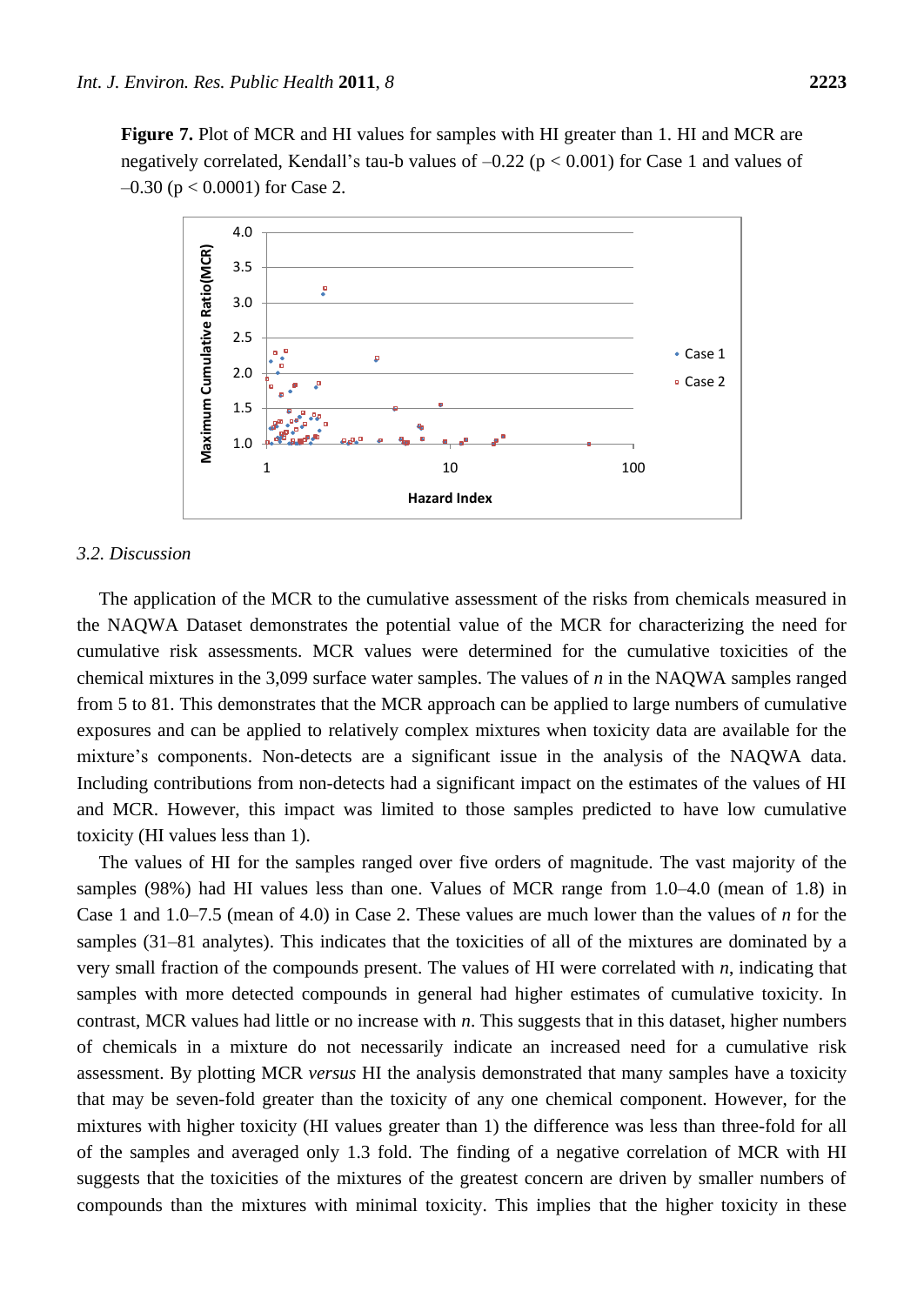samples did not occur as a result of the contribution of multiple chemicals summing to unacceptable levels of toxicity, but rather from the presence of one (or two) chemicals that either were highly toxic or occurred at high concentrations. The final decision on the need to perform a cumulative risk assessment will be determined by many factors; however, in this case performing a Tier 1 cumulative risk assessment would result in only modest changes in the predictions of risk for the more toxic mixtures.

This assessment has focused on cumulative exposures to PPPs and degradation products of PPPs that result from the co-occurrence of the chemicals in surface water samples. The approach can be applied to cumulative exposures that occur from exposures to mixtures of chemicals in soil, air, or on indoor surfaces. The approach can also be applied to cumulative exposures to chemicals from multiple sources when the doses of the chemicals can be defined for a single individual. While not discussed, the MCR approach could be extended to consider non chemical stressors when the impact of those stressors on the toxicity of the chemicals is defined. Finally, as discussed above, the purpose of this analysis is the illustration of the application of the MCR to a real world dataset. The purpose is not to reach any conclusion on the safety of current levels of PPPs in U.S. surface waters. The levels observed in the NAQWA dataset are measures of conditions one to two decades ago and do not necessarily reflect current practices in the U.S. In addition, the exposure assumptions used in this analysis will lead to significant overestimates of actual chronic exposures the mixtures of chemicals in the samples. Many of the samples are taken from surface waters that are not appropriate for drinking water supplies (small streams) and the impacts of water treatment processes on the levels of PPPs are not considered. Under a WHO tier 1 assessment, value of HI greater than 1 indicate that the samples would pass on to Tier 2 and Tier 3 assessments where more realistic exposure and toxicity assumptions would be used [7].

#### **4. Conclusions**

MCR may provide a useful tool to assess the value of performing a cumulative risk assessment. The approach can be extended to cumulative exposures involving large numbers of chemicals and can be applied to large monitoring datasets. The approach can be applied as part of Tier 1 assessments that use simple additive models of toxicity. The findings provide a quantitative estimate of individuals' toxicities missed by not performing a cumulative risk assessment. As a result, MCR values could be used as part of a decision process to determine when, and where, future cumulative risk assessments are most needed to protect human health.

#### **Acknowledgements**

The Dow Chemical Company supported this work.

#### **Potential Conflicts of Interest**

The Dow Chemical Company manufactures many chemicals substances including some of the PPPs listed in Table 1. However, since this manuscript only addresses methodological issues the authors declare no conflict of interest.